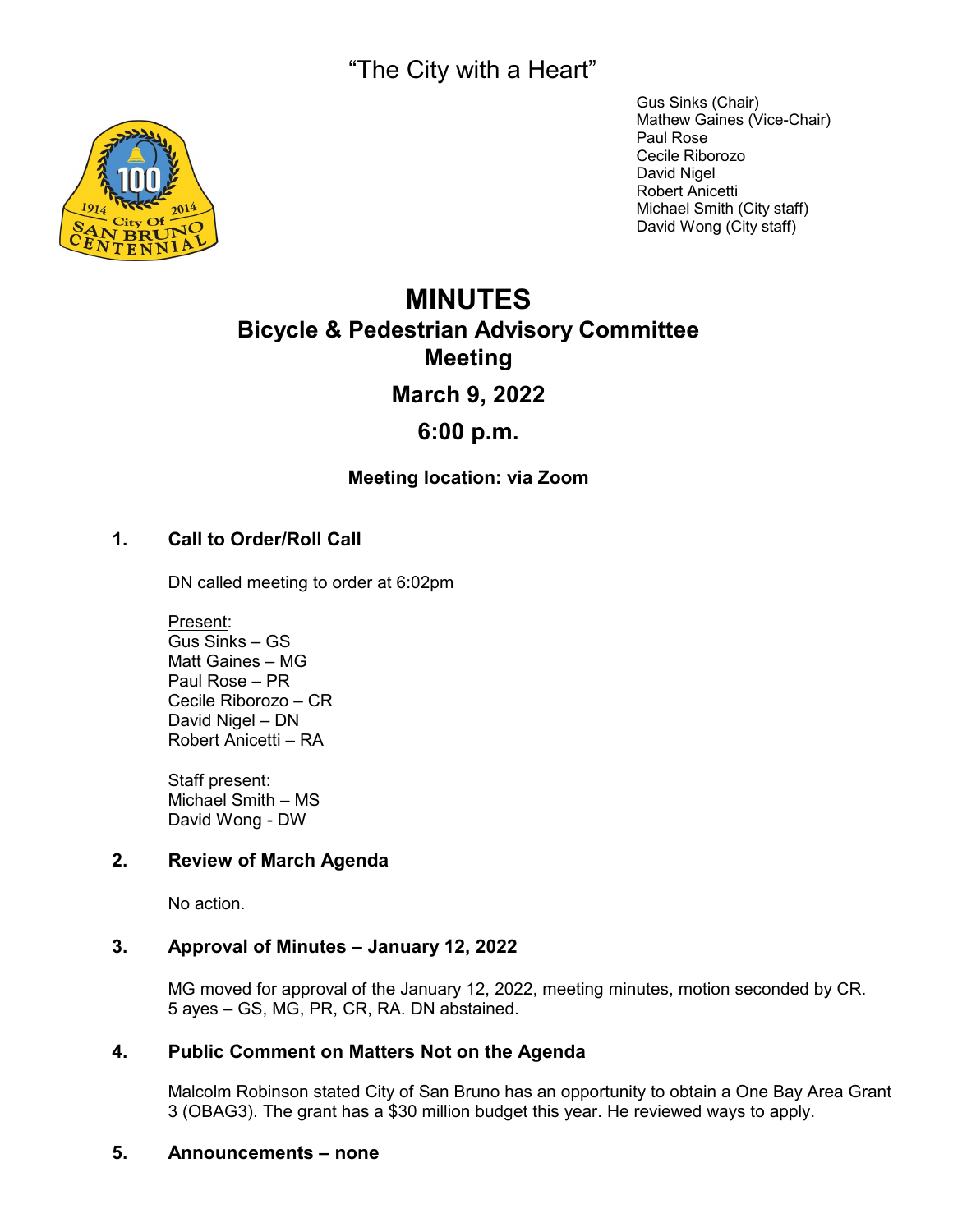- **6. Consent Calendar none**
- **7. New Business none**
- **8. Unfinished Business none**

#### **9. Conduct of Business**

A. Bike Champion of the Year Nominations Are Open. Deadline is April 1<sup>st</sup>, 2022

DN reviewed the program with the Committee.

B. GS confirmed Bike to Work Day on Friday, May 20<sup>th</sup> and Bike to Wherever Days on Saturday, May 21<sup>st</sup> and Sunday, May 22<sup>nd</sup>

DN stated he has coordinated sponsorship for two energizer stations:

- 1. CR will coordinate with Walmart for the BART station.
- 2. Bill Bright will have You Tube sponsor Caltrain's refresher station.

MS advised the deadline to sign up for the Energizer stations is 4/22/22. He reviewed the program details with the Committee. Hours are from 7 am to 9 am.

GS, CR, MG will volunteer at the Bart station.

PR, RA, DN will volunteer at the Caltrain Station.

Resident Malcolm Robison also volunteered to join the Bike to Whenever Days on Saturday and Sunday if there is a booth on Skyline Blvd.

Resident Jules stated he will also volunteer for one of the San Bruno energizer stations on Bike to Work Day and PR will volunteer for the weekend event.

#### **10. Items from Staff**

- A. Safe Routes to School stakeholder group formation DW advised City held the first committee meeting on 2/17/2022 and reviewed results.
- B. Local Roadway Safety Plan DW stated a stake holder group and project website were formed.

GS asked for the link to the survey.

- C. Huntington Avenue Cycle Track Project Update DW advised design is at 30% completion.
- D. Active recruitment for new committee member MS reviewed steps being taken to recruit a new member for the BPAC.
- E. MS advised there is bike ride this Saturday 3/12 from 10am to 1pm. Route starts at San Bruno Bart trail to SSF and ends at Daly City's Hillside Park.